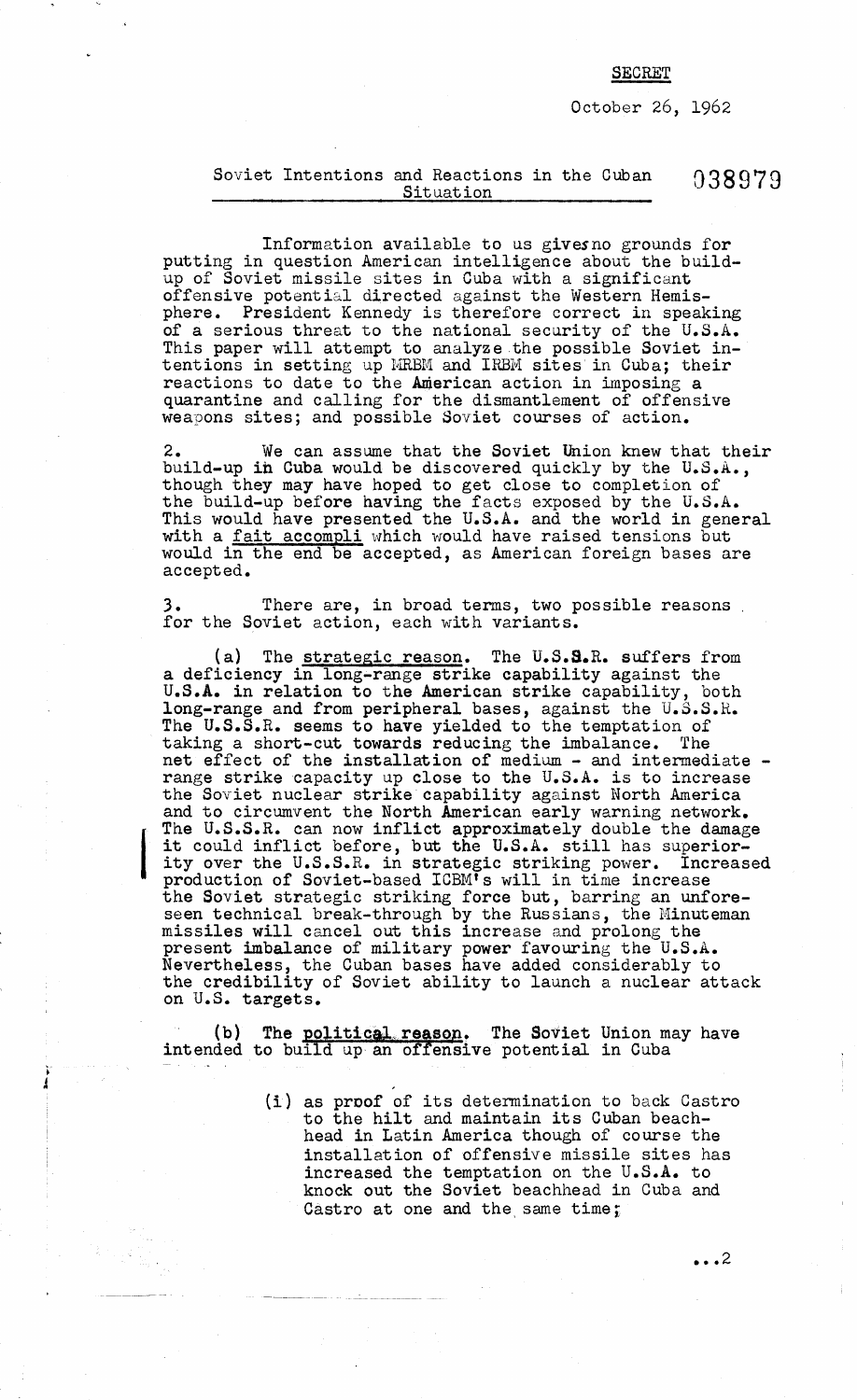- (ii) as an extra form of pressure which could be used after four years of frustrating post ponements since their original ultimatum of November 1958 in order to force Western abandonment of its stand on Berlin;
- (iii) as a means of creating disunity in the Western alliance and of isolating the U.S.A. from its allies, and from the other countries of the free world in general;
- (iv) as a lever to mount propaganda attacks on American bases around the periphery of the U.S.S.R. and in the disarmament context, to press for non-dissemination of nuclear weapons and elimination of foreign bases in return for Soviet abandonment of the Cuban base;
- (v) as a means of forcing a Kennedy-Khrushchev meeting in order to attempt to resolve a clearly critical, situation, and at the same time, probably, to attempt a broader solution on Germany-Berlin and possibly on nuclear tests.

These two general reasons are not mutually exclusive, and. the Soviet purpose may have been a combination of the several strategic and political variants.

 $4.4$ . From the hesitation and the relative moderation evident in the initial Soviet reaction to President Kennedy' statement, it would appear that the U.S. action probably did not. come at the time nor in the way expected by the U.S.S.R. The Soviet Union may have expected, at one extreme, a new U.S. armed attack on Cuba or at least a total blockade; or at the other extreme they may have expected that the U.S.A. would either raise the matter in private discussion with the Soviet leaders or refer it to the U.N. before taking any other unilateral action. provocation for the action. A straight reference to the Armed attack or total blockade' would have incurred heavy opprobrium for the U.S.A., regardless of the degree of U.N. would have given the Russians more time to complete their installations and would have allowed them to work on anti-Western and anti-U.S. sentiments in the U.N. (The latter they will no doubt still pursue). Simultaneous reference to the U.N. and the quarantine have probably aught the Russians off-stride, for a quarantine designed to prevent only. offensive military equipment reaching Cuba is per se less objectionable than.a total blockade; the demand for dismantling of bases already prepared can be fitted into the fairly widespread desire to avoid further proliferation of nuclear weapons sites.

 $5.$  The Soviet reaction to President Kennedy's announcement has, on the whole and; given the extent of the challenge to Soviet prestige, demonstrated comparative moderation and an evident desire to buy time rather than precipitate a more severe crisis immediately.

 $\cdots$ 3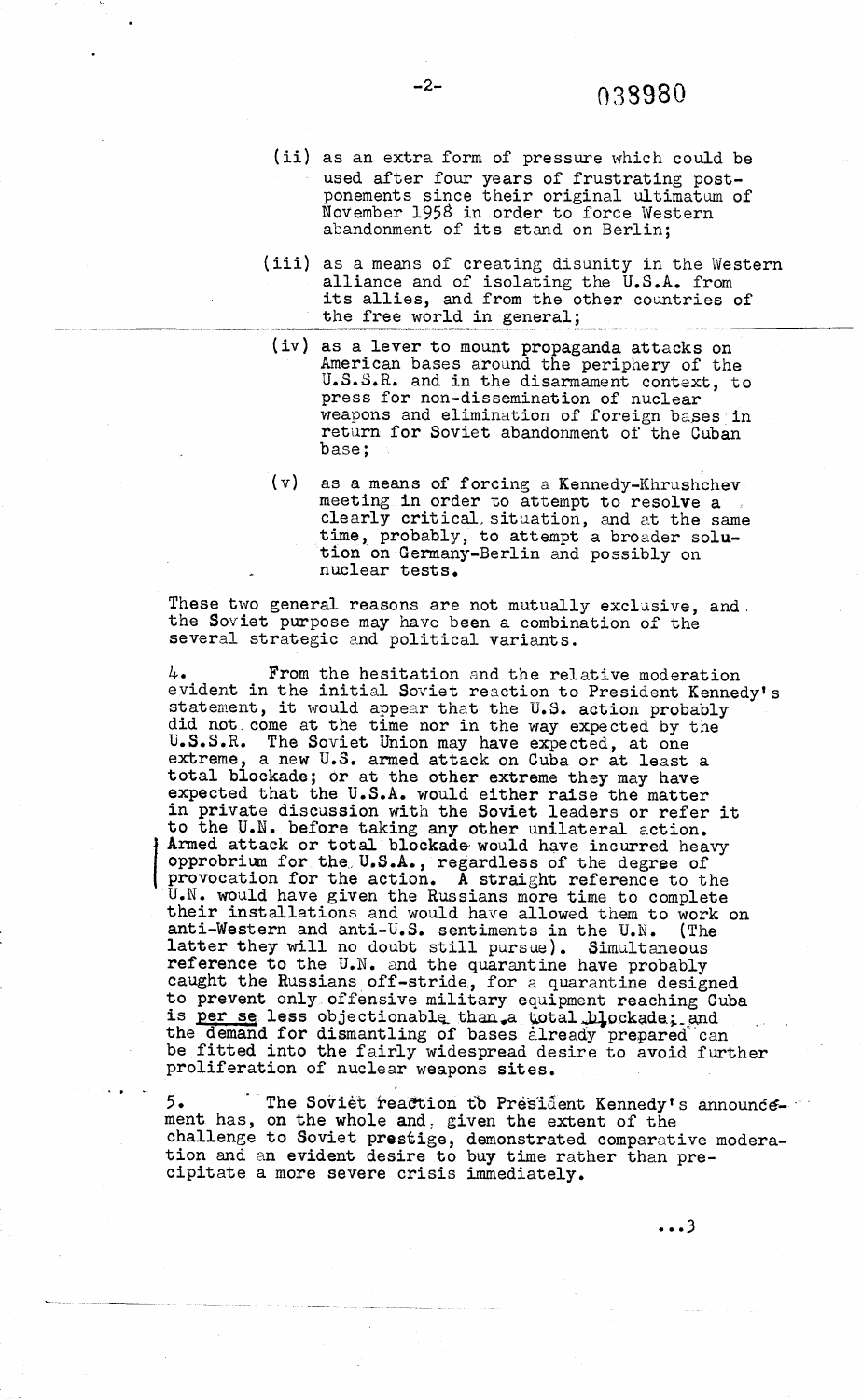(a) The Soviet Union has said that it will not allow its ships to be subject to American search, but a number of Soviet ships en route to Cuba have been turned back while one has been intercepted and allowed to proceed. In the Security Council, the Soviet delegate has predictably called for a "cease and desist" order on the American quarantine action, but has avoided any such belligeren statement as a Soviet intention to shoot its way through the American naval cordon. It has emphas-  $\overline{ }$ ized the "piratical" rather than the "belligerent" mature of the quarantine and has harped on the illegal nature of this interference with the  $\frac{1}{\sqrt{1 + \frac{1}{n}}}$  **reedom of the seas.** 

منتابين

Ņ

- (b) The Soviet Ibion has maintained that equipment delivered to the Cubans is of a defensive nature and has insisted that it will not take the initiative in a nuclear conflict; butit has not explicitl denied that MRBM and TRBM sites are being installed, thereby perhaps hiding behind a semantic veil of what is "defensive" and what is "offensive" and also of what has been actually delivered to the Cubans and what has been retained in Soviet han<del>ds</del>.
- $(c)$ The Soviet Union has predictably used the tu quogue argument of U.S. bases surrounding the U.S.S.R., but has not attempted to link the Berlin situation with the Cuban crisis in any way, despite what it could have considered a provocation by Kennedy in this regard.
- $(d)$ Khrushchev has, in his message to Lord Russell, expressed willingness to consider a meeting at the highest level to attempt to resolve the crisis and has said the Soviet Union will avoid any reckless action, thereby attempting to give the impres<u>sion that he i</u>s moderate and reasonable in contrast with a hasty, belligerent and un $reasonable$  Kennedy.
- $(e)$ Khrushchev has agreed to U Thant's proposal for a temporary halt to the quarantine and a temporary halt to Soviet shipments to Cuba, but presum. ably in the knowledge that the U.S.A. would reject it and also in the knowledge that agreement did not prevent the continued construction  $\overrightarrow{of}$  the missile bases. He has also agreed, as has Kènnedy, to preliminary talks among U Thant, Stevenson and Zorin.

From these first Soviet reactions, it would appear that the Soviet Union is anxious to avoid a further heightening of tensions and presumably, therefore, while buying time and attempting to get world public opinion on its side, wants at least to look at the possibility of a compromise solution.  $\,$  It has been singularl<u>y imprecise in stating what it is going</u> to do in response to the American challenge.

 $\cdots$